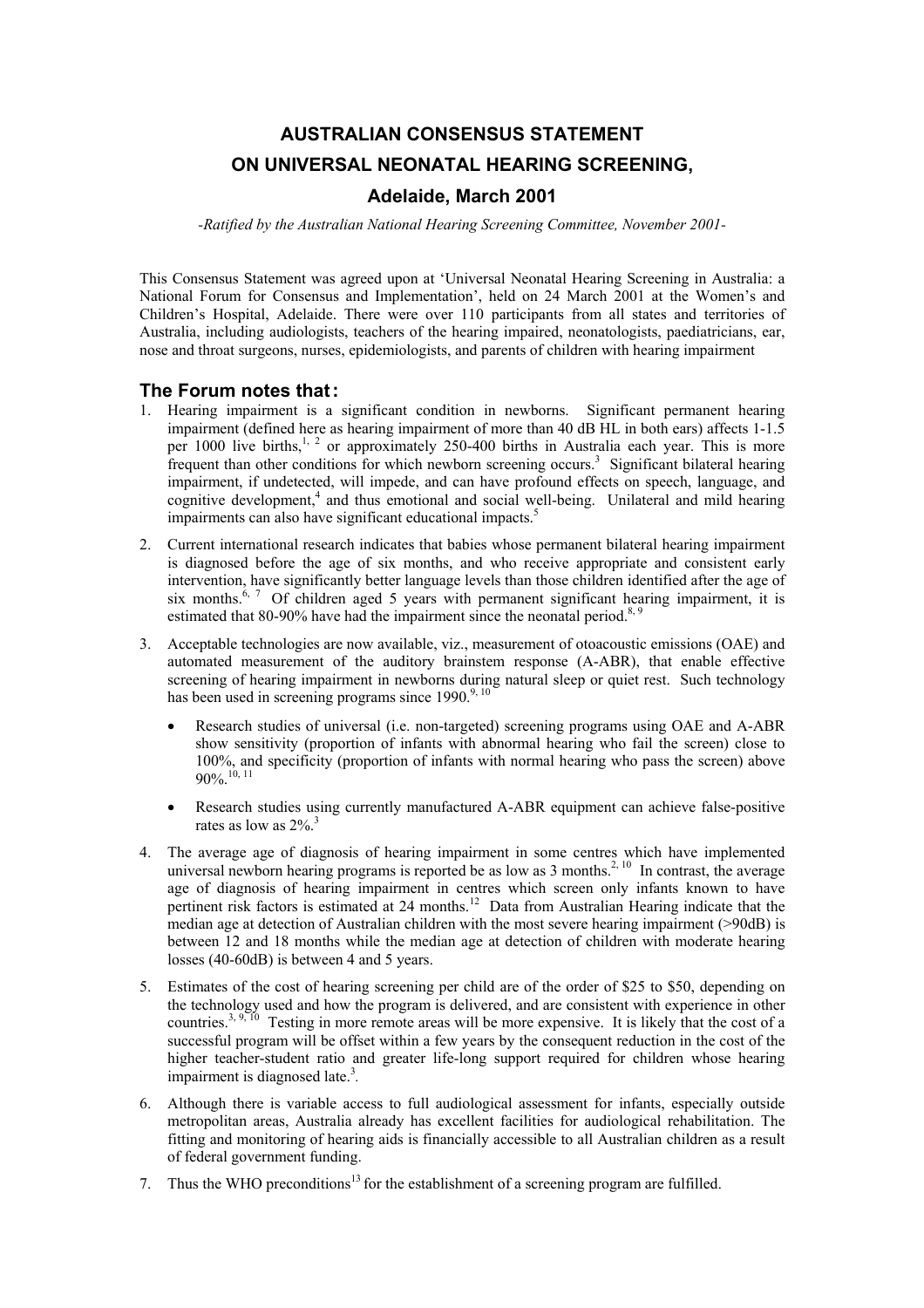8. The American National Institutes of Health Consensus Statement, 1993,<sup>14</sup> the European Consensus Statement, 1998,<sup>15</sup> the American Academy of Pediatrics, 1999,<sup>4</sup> and the US Joint Committee on Infant Hearing<sup>16</sup> have all supported the introduction of screening. It is mandatory to offer neonatal screening in most states of the USA. Universal newborn hearing screening is being implemented nationally throughout England and Wales. A large scale trial of newborn hearing screening is currently under way in Western Australia.

### **The Forum believes that:**

- 1. Universal neonatal hearing screening is feasible, beneficial, and justified.
- 2. Principles of equity and efficiency demand the establishment of a high quality program of universal neonatal hearing screening in Australia as soon as possible.
- 3. Prompt audiological assessment must be achieved for all neonates identified by hearing screening, and prompt, effective intervention must follow for those in whom the impairment is confirmed.
- 4. To be effective, a neonatal hearing screening program should
	- be universal (i.e., include all neonates), since selective screening based on high-risk criteria in practice detects at most half of all infants with congenital hearing  $loss^{2,9}$ .
	- achieve high coverage and follow-up rates, relative to the total number of births in the population.
	- be comprehensive in its approach, ie it should include training and supervision of personnel, full and accessible information for parents at all stages of the program, quality assurance, the follow-up of identified children, systems for reporting and monitoring outcomes, and counselling for parents of children with hearing impairment.<sup>9</sup>
- 5. Models for the delivery of a neonatal hearing screening program need to be designed to take account of Australian patterns of population distribution and service delivery.
- 6. Effective universal neonatal hearing screening will not replace the need for vigilance and for continued surveillance of hearing behaviour and language development to detect hearing impairment in children who have not received neonatal screening or who develop permanent hearing loss at a later age.
- 7. Further research is required to determine benefits, costs and harms of screening for children with unilateral and milder hearing impairments.

## **The Forum resolves that:**

- 1. A program of universal neonatal hearing screening should be introduced across all states and territories in Australia in order to detect children with hearing loss at the earliest possible age.
- 2. The Australian federal government should work together with state and territory governments to establish a coordinated screening program.
- 3. A universal hearing screening program must be sufficiently resourced to enable high quality monitoring and evaluation.
- 4. A range of national strategies will be necessary to achieve effective and efficient universal neonatal hearing screening programs for all Australian children.
- 5. Clear time lines should be specified for the planning and implementation of universal neonatal hearing screening across Australia.
- 6. Audiological assessment, diagnosis and habilitation at the earliest possible age, as well as parental support, should be achieved for all Australian children with hearing impairment.